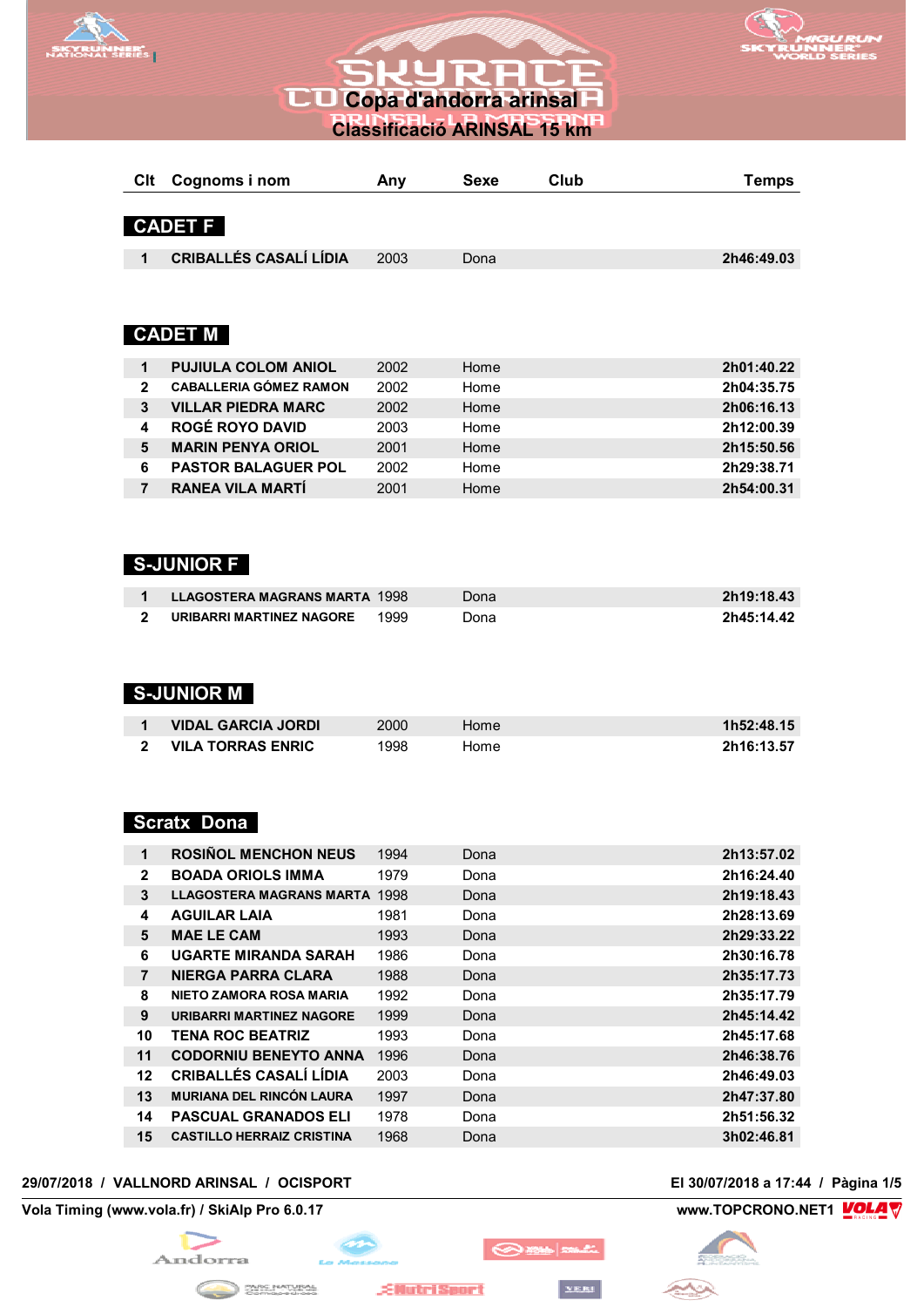

## **CO Copa d'andorra arinsal** n **Classificació ARINSAL 15 km**



| Clt | Cognoms i nom                      | Any  | Sexe | Club | <b>Temps</b> |
|-----|------------------------------------|------|------|------|--------------|
|     |                                    |      |      |      |              |
| 16  | <b>CARRILLO BARDAJI SONIA</b>      | 1975 | Dona |      | 3h05:05.66   |
| 17  | <b>MARTÍNEZ FERRER ANGELS 1976</b> |      | Dona |      | 3h10:21.11   |
| 18  | <b>BARRIALES LAEZ PATRICIA</b>     | 1988 | Dona |      | 3h11:50.94   |
| 19  | <b>FONTOVA ALMATÓ AURORA 1976</b>  |      | Dona |      | 3h14:14.01   |
| 20  | <b>IBÁÑEZ JUDITH</b>               | 1989 | Dona |      | 3h17:46.07   |
| 21  | <b>LÓPEZ MARTÍNEZ MARIA</b>        | 1986 | Dona |      | 3h17:46.79   |
| 22  | <b>BELMONTE GALVEZ ALI</b>         | 1982 | Dona |      | 3h22:36.09   |
| 23  | DE ARRIBA SERRA MIRIAM             | 1994 | Dona |      | 3h28:35.12   |
| 24  | <b>AULADELL ANNA</b>               | 1990 | Dona |      | 3h30:06.85   |
| 25  | <b>UBACH FABREGA ISABEL</b>        | 1978 | Dona |      | 3h30:47.94   |
| 26  | <b>BARNIOL MARTINEZ MERITXELL</b>  | 1982 | Dona |      | 3h35:47.50   |
| 27  | <b>MARTÍNEZ FERRER CARME MURTA</b> | 1963 | Dona |      | 3h39:33.95   |
| 28  | <b>MAYOR CANDELA MARTA</b>         | 1991 | Dona |      | 3h42:10.73   |
| 29  | <b>MUÑOZ GARCIA ANNA</b>           | 1983 | Dona |      | 3h43:06.63   |
| 30  | <b>PERLE KITTY</b>                 | 1982 | Dona |      | 3h53:09.49   |
| 31  | <b>GÓMEZ VALDIVIA CRISTINA</b>     | 1981 | Dona |      | 4h44:47.39   |

#### **Absents (10)**

| <b>CLEMENTE ALARCÓN INMA</b>       | 1979 | Dona |
|------------------------------------|------|------|
| <b>CRESPO CALONGE CRISTINA</b>     | 1979 | Dona |
| <b>ARBOLI VALLS MARTA</b>          | 1986 | Dona |
| <b>KEHLER MATHILDE</b>             | 1984 | Dona |
| <b>GONZALEZ IRAZUSTA ENERITZ</b>   | 1991 | Dona |
| <b>MARDARE TATIANA</b>             | 1984 | Dona |
| <b>GARCIA BELTRAN MARY</b>         | 1967 | Dona |
| <b>GORRAIZ VALLES ANNA</b>         | 1983 | Dona |
| <b>AGUIRRE ARAMBURU JANIRE</b>     | 1996 | Dona |
| <b>GARCIA SANTAMARIA OLGA 1974</b> |      | Dona |

#### **Scratx Home**

| 1              | <b>CASADO MOMBLAN ADÁN</b>     | 1990 | Home | 1h51:25.78 |
|----------------|--------------------------------|------|------|------------|
| $\overline{2}$ | <b>ROVIRA DACHS JOSEP</b>      | 1984 | Home | 1h52:35.90 |
| 3              | <b>VIDAL GARCIA JORDI</b>      | 2000 | Home | 1h52:48.15 |
| 4              | <b>SÉBASTIEN JOSSI</b>         | 1981 | Home | 1h53:54.48 |
| 5              | <b>GARCIA MARTORELL MANEL</b>  | 1995 | Home | 1h58:35.71 |
| 6              | <b>PUJIULA COLOM ANIOL</b>     | 2002 | Home | 2h01:40.22 |
| $\overline{7}$ | <b>CABALLERIA GÓMEZ RAMON</b>  | 2002 | Home | 2h04:35.75 |
| 8              | <b>VILLAR PIEDRA MARC</b>      | 2002 | Home | 2h06:16.13 |
| 9              | <b>SIGNES FORNES PEP</b>       | 1985 | Home | 2h06:55.73 |
| 10             | <b>MATHIEU MICHAËL</b>         | 1982 | Home | 2h08:02.62 |
| 11             | <b>CABANEL VINCENT</b>         | 1996 | Home | 2h11:10.42 |
| 12             | <b>HOLMES CHRISTIAN</b>        | 1973 | Home | 2h11:41.86 |
| 13             | <b>ROGÉ ROYO DAVID</b>         | 2003 | Home | 2h12:00.39 |
| 14             | <b>CHARLESWORTH NICHOLAS</b>   | 1966 | Home | 2h12:56.26 |
| 15             | <b>CREMADES CREMADES JORGE</b> | 1985 | Home | 2h13:33.36 |

#### **29/07/2018 / VALLNORD ARINSAL / OCISPORT El 30/07/2018 a 17:44 / Pàgina 2/5**

**Vola Timing (www.vola.fr) / SkiAlp Pro 6.0.17 www.TOPCRONO.NET1 WOLA** 





باديات

YERI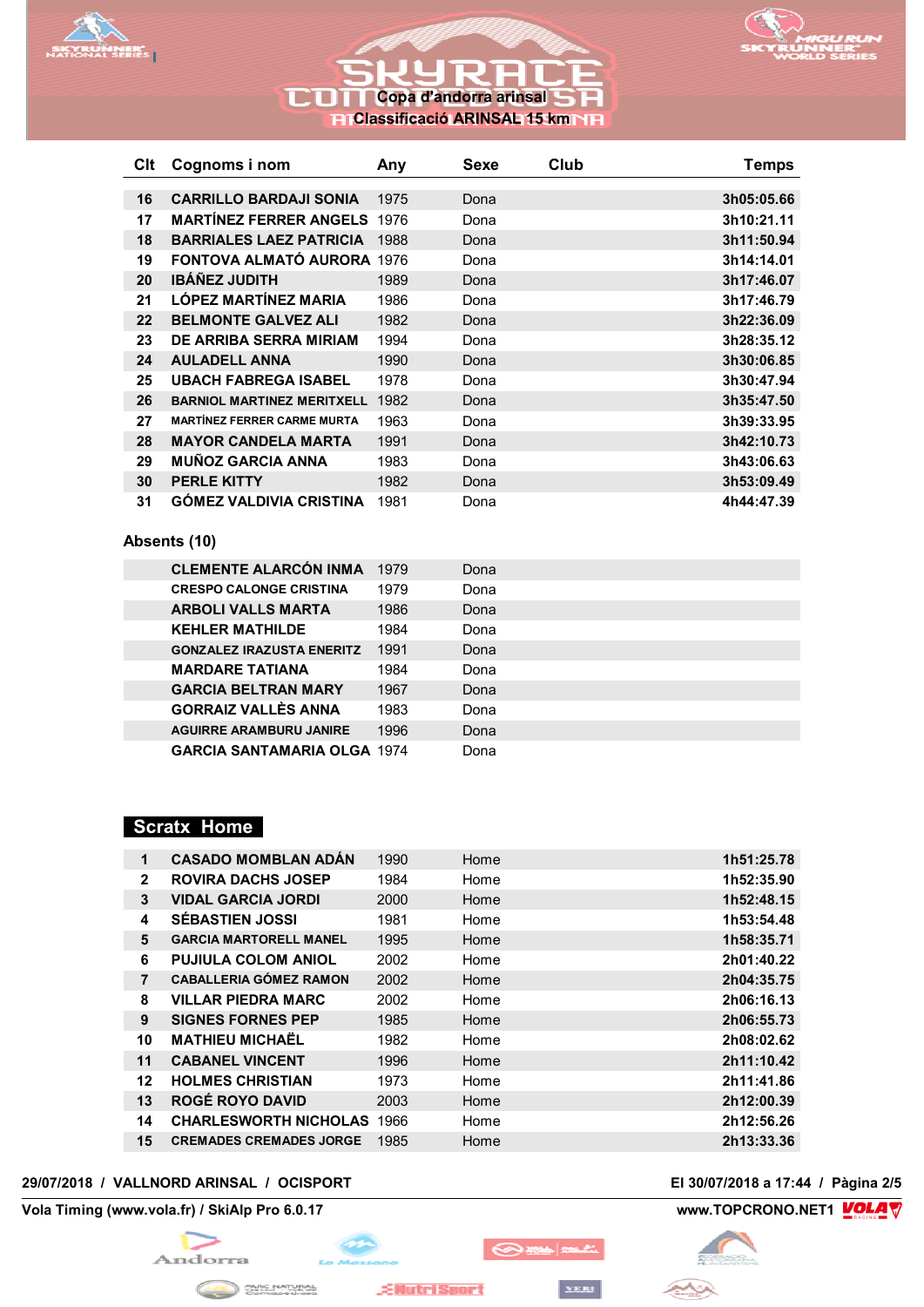

# **COI Copa d'andorra arinsal Classificació ARINSAL 15 km**



| Clt      | Cognoms i nom                                                 | Any          | <b>Sexe</b>  | Club | <b>Temps</b>             |
|----------|---------------------------------------------------------------|--------------|--------------|------|--------------------------|
|          |                                                               |              |              |      |                          |
| 16<br>17 | <b>MATAS AGUILERA KIKO</b><br><b>CORNUDELLA MAYENCH ADRIA</b> | 1977<br>1992 | Home<br>Home |      | 2h13:39.32<br>2h15:17.66 |
| 18       | <b>MARIN PENYA ORIOL</b>                                      | 2001         | Home         |      | 2h15:50.56               |
| 19       | <b>VILA TORRAS ENRIC</b>                                      | 1998         |              |      | 2h16:13.57               |
| 20       | <b>GARCIA RODRIGUEZ ENRIC</b>                                 | 1983         | Home<br>Home |      | 2h17:26.09               |
| 21       | DOMÍNGUEZ ANDREU DAYNEL                                       | 1982         | Home         |      | 2h17:30.62               |
| 22       | <b>CASANOVAS SORS JOAN</b>                                    | 1973         | Home         |      | 2h17:54.57               |
| 23       | <b>SÁNCHEZ SÁNCHEZ VÍCTOR</b>                                 | 1982         | Home         |      | 2h19:02.96               |
| 24       | <b>RODRIGUEZ GARCIA ADOLFO</b>                                | 1969         | Home         |      | 2h20:32.83               |
| 25       | <b>TUDOR NICK</b>                                             | 1981         | Home         |      | 2h20:58.21               |
| 26       | <b>CASTRILLO MARTINEZ JAVIER</b>                              | 1986         | Home         |      | 2h24:34.45               |
| 27       | <b>BELMONTE SOLER JAVI</b>                                    | 1978         | Home         |      | 2h29:22.08               |
| 28       | <b>PASTOR BALAGUER POL</b>                                    | 2002         | Home         |      | 2h29:38.71               |
| 29       | <b>BELMONTE ESTRADA ANTONIO</b>                               | 1970         | Home         |      | 2h30:03.01               |
| 30       | <b>FRANCESCHI MARTINEAU SYLVAIN</b>                           | 1978         | Home         |      | 2h30:28.95               |
| 31       | <b>VIUDEZ TOMAS MARTÍ</b>                                     | 1984         | Home         |      | 2h31:05.96               |
| 32       | <b>ROIGÉ SANS JOSEP MARIA</b>                                 | 1957         | Home         |      | 2h33:03.27               |
| 33       | <b>SANTISTEBAN RONCERO TONI</b>                               | 1972         | Home         |      | 2h37:07.09               |
| 34       | <b>CARON JEAN-CHRISTOPHE</b>                                  | 1969         | Home         |      | 2h37:07.67               |
| 35       | <b>SENTIS XAVI</b>                                            | 1976         | Home         |      | 2h37:12.01               |
| 36       | SEBASTIA MIGUEL XAVI                                          | 1996         | Home         |      | 2h39:50.15               |
| 37       | PASTALLÉ GARCIA ARNAU                                         | 1996         | Home         |      | 2h39:50.17               |
| 38       | <b>ARREGI FORMENTIN JOSU</b>                                  | 1982         | Home         |      | 2h41:14.71               |
| 39       | PARDO BARCELÓ PABLO                                           | 1990         | Home         |      | 2h41:56.55               |
| 40       | <b>ARBERAS AUDICANA UNAI</b>                                  | 1991         | Home         |      | 2h42:00.63               |
| 41       | <b>BOTA CASALS JOEL</b>                                       | 1995         | Home         |      | 2h42:31.37               |
| 42       | <b>VILELLA NAVARRO JESUS</b>                                  | 1981         | Home         |      | 2h42:33.02               |
| 43       | <b>BALLESTÉ SANTACANA GUIFRÉ</b>                              | 1985         | Home         |      | 2h45:56.24               |
| 44       | <b>TORTOSA AGUARON DAVID</b>                                  | 1976         | Home         |      | 2h47:39.77               |
| 45       | <b>ANTON LENO AITOR</b>                                       | 1991         | Home         |      | 2h49:12.33               |
| 46       | <b>RIZZETTO REGIS</b>                                         | 1973         | Home         |      | 2h50:56.67               |
| 47       | <b>MARRUECOS MESTRE MARC</b>                                  | 1981         | Home         |      | 2h51:09.96               |
| 48       | <b>VILARO VILLAHERMOSA JORDI</b>                              | 1993         | Home         |      | 2h52:37.52               |
| 49       | <b>DIAZ CANOVAS JOSE</b>                                      | 1975         | Home         |      | 2h52:49.48               |
| 50       | <b>RANEA VILA MARTÍ</b>                                       | 2001         | Home         |      | 2h54:00.31               |
| 51       | <b>SIERRA PEREZ DAVID</b>                                     | 1972         | Home         |      | 2h54:17.37               |
| 52       | <b>ESCRIBA CASTAÑO JOSE</b>                                   | 1975         | Home         |      | 2h56:12.29               |
| 53       | <b>GARCIA SANCHEZ DANIEL</b>                                  | 1968         | Home         |      | 2h56:20.77               |
| 54       | <b>TORO LUCAS MARC</b>                                        | 1995         | Home         |      | 2h57:10.65               |
| 55       | <b>CASTILLO COBEÑA ISRAEL</b>                                 | 1976         | Home         |      | 2h58:11.20               |
| 56       | <b>DIEZ VENTEO ADRIAN</b>                                     | 1983         | Home         |      | 3h02:44.99               |
| 57       | <b>MARTINEZ CALDITO JORDI</b>                                 | 1989         | Home         |      | 3h03:19.92               |
| 58       | <b>MOUNIM NAAMAN MOURAD</b>                                   | 1995         | Home         |      | 3h03:34.69               |
| 59       | <b>CAPELLAS ARENAS XAVIER</b>                                 | 1983         | Home         |      | 3h04:49.38               |
| 60       | <b>VALVERDE MORENO TONI</b>                                   | 1979         | Home         |      | 3h06:39.49               |
| 61       | <b>RODLEY JASON</b>                                           | 1984         | Home         |      | 3h06:40.09               |
| 62       | <b>GRANDAL RAMOS ALVARO</b>                                   | 1968         | Home         |      | 3h08:22.07               |

#### **29/07/2018 / VALLNORD ARINSAL / OCISPORT El 30/07/2018 a 17:44 / Pàgina 3/5**

**Vola Timing (www.vola.fr) / SkiAlp Pro 6.0.17 www.TOPCRONO.NET1 WOLA** 





YERI

**OBB** 

**EllutriSport**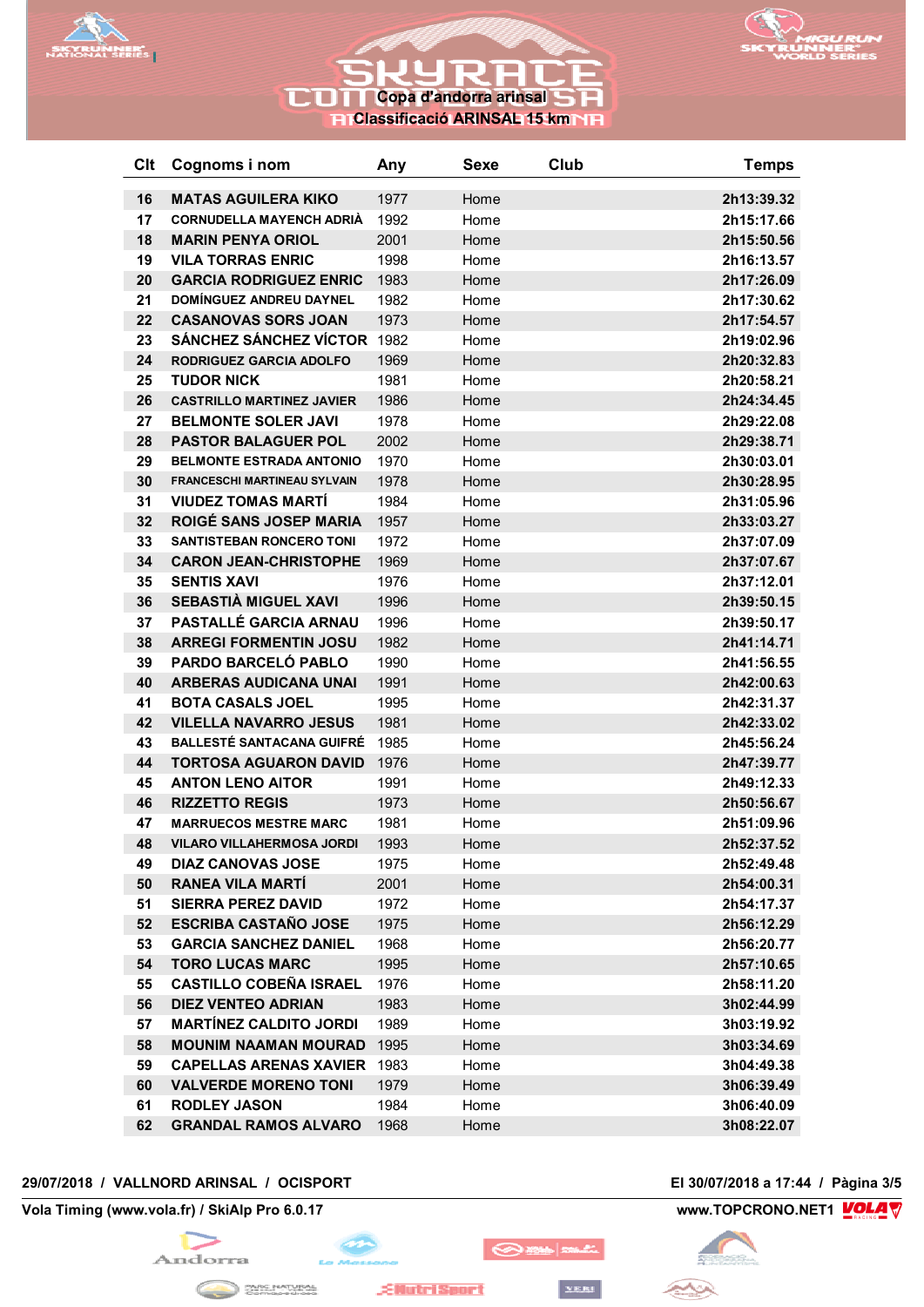

## **COTT Copa d'andorra arinsal** 5 F **Classificació ARINSAL 15 km**



| Clt | Cognoms i nom                         | Any  | <b>Sexe</b> | Club | <b>Temps</b> |
|-----|---------------------------------------|------|-------------|------|--------------|
| 63  | <b>LIMONES FLORIDO JOSE MANUEL</b>    | 1975 | Home        |      | 3h08:52.44   |
| 64  | <b>GAY DIDIER</b>                     | 1978 | Home        |      | 3h09:46.85   |
| 65  | <b>CARVALHO DA COSTA PEDRO FILIPE</b> | 1983 | Home        |      | 3h12:36.38   |
| 66  | <b>CENTELLES TORNER JAVIER</b>        | 1976 | Home        |      | 3h14:35.05   |
| 67  | <b>LIZARAZU IZTUETA AIMAR</b>         | 1977 | Home        |      | 3h17:09.54   |
| 68  | PÉREZ CALABRIA PRUDENCIO              | 1984 | Home        |      | 3h17:47.25   |
| 69  | <b>ALVAREZ JIMENEZ ALBERTO</b>        | 1977 | Home        |      | 3h20:16.81   |
| 70  | <b>VILLALOBOS JORDAN</b>              | 1987 | Home        |      | 3h20:25.31   |
| 71  | <b>SEUMA MESAS MARC</b>               | 1978 | Home        |      | 3h22:46.47   |
| 72  | <b>CASANOVAS PALAU ALBERT</b>         | 1987 | Home        |      | 3h23:23.68   |
| 73  | <b>PASTOR CODINA JOSEP</b>            | 1969 | Home        |      | 3h24:44.58   |
| 74  | <b>CASTELLO CATALA JOSE</b>           | 1979 | Home        |      | 3h27:36.83   |
| 75  | <b>FERNANDEZ EMILIO</b>               | 1982 | Home        |      | 3h30:06.81   |
| 76  | <b>MAYOR CANDELA EDUARD</b>           | 1994 | Home        |      | 3h32:43.83   |
| 77  | CASTELLO CASTELLO JOSE PASCUAL        | 1968 | Home        |      | 3h33:35.07   |
| 78  | <b>RIART BARRIL DANI</b>              | 1992 | Home        |      | 3h37:14.42   |
| 79  | <b>HIDALGO RODRIGUEZ JONATAN</b>      | 1985 | Home        |      | 3h43:07.23   |
| 80  | QUEIRUGA KOBYLANSKY DIEGO LEONARDO    | 1972 | Home        |      | 3h45:47.58   |
| 81  | <b>SANJUAN CASTELLO ALBERTO</b>       | 1970 | Home        |      | 3h47:36.71   |
| 82  | <b>MARTÍNEZ MANUEL DANIEL</b>         | 1992 | Home        |      | 3h51:15.88   |
| 83  | <b>CAMPANO MARTÍN JOSÉ LUIS</b>       | 1969 | Home        |      | 3h52:36.11   |
| 84  | <b>GONZÁLEZ PONS FERRAN</b>           | 1969 | Home        |      | 4h01:10.59   |
| 85  | <b>GRAU CLAR EDUARDO</b>              | 1972 | Home        |      | 4h01:13.82   |
| 86  | PAÑELLA BOIX DAVID                    | 1992 | Home        |      | 4h04:08.74   |
| 87  | <b>RANEA ARROYO MIQUEL</b>            | 1970 | Home        |      | 4h06:39.36   |
| 88  | <b>GARCIA GARCIA SAMUEL</b>           | 1977 | Home        |      | 4h08:03.44   |
| 89  | <b>FOBIS PHILLIPE</b>                 | 1962 | Home        |      | 4h20:11.23   |
| 90  | <b>MAURINO ALAIN</b>                  | 1957 | Home        |      | 4h20:11.43   |
| 91  | <b>SALINAS MASDEU JOSEP</b>           | 1972 | Home        |      | 4h21:09.72   |
| 92  | <b>VALLS TORRES DAVID</b>             | 1995 | Home        |      | 4h31:15.71   |
| 93  | <b>LAPORTE CHRISTIAN</b>              | 1900 | Home        |      | 4h34:40.77   |
| 94  | <b>TAKALUOMA SAMI</b>                 | 1973 | Home        |      | 4h43:55.21   |
| 95  | <b>GRASS ANDRÉ ROBERT</b>             | 1962 | Home        |      | 4h52:21.93   |

#### **Absents (11)**

| <b>CANSINO REYES RICARDO</b>  | 1984 | Home |
|-------------------------------|------|------|
| ARRIBAS GARCIA MARIANO        | 1971 | Home |
| <b>PREDA ANDREI</b>           | 1986 | Home |
| <b>OPSAHL CHRISTIAN HAY</b>   | 1973 | Home |
| <b>CÁMARA ARGÜELLO PEDRO</b>  | 1970 | Home |
| <b>GARCÍA TUBIO RAFA</b>      | 1973 | Home |
| <b>GONZALEZ PEÑAS JAVIER</b>  | 1980 | Home |
| <b>MAYANS CÓRCOLES TONI</b>   | 1983 | Home |
| <b>GAMERO LÓPEZ RAUL</b>      | 1986 | Home |
| <b>VALIELLAS CASALS JOSEP</b> | 1979 | Home |
| <b>SUAREZ ENRIK</b>           | 1975 | Home |

**EllutriSport** 

#### **29/07/2018 / VALLNORD ARINSAL / OCISPORT El 30/07/2018 a 17:44 / Pàgina 4/5**

**Vola Timing (www.vola.fr) / SkiAlp Pro 6.0.17 www.TOPCRONO.NET1 WOLA** 





**OBB** 

YERI